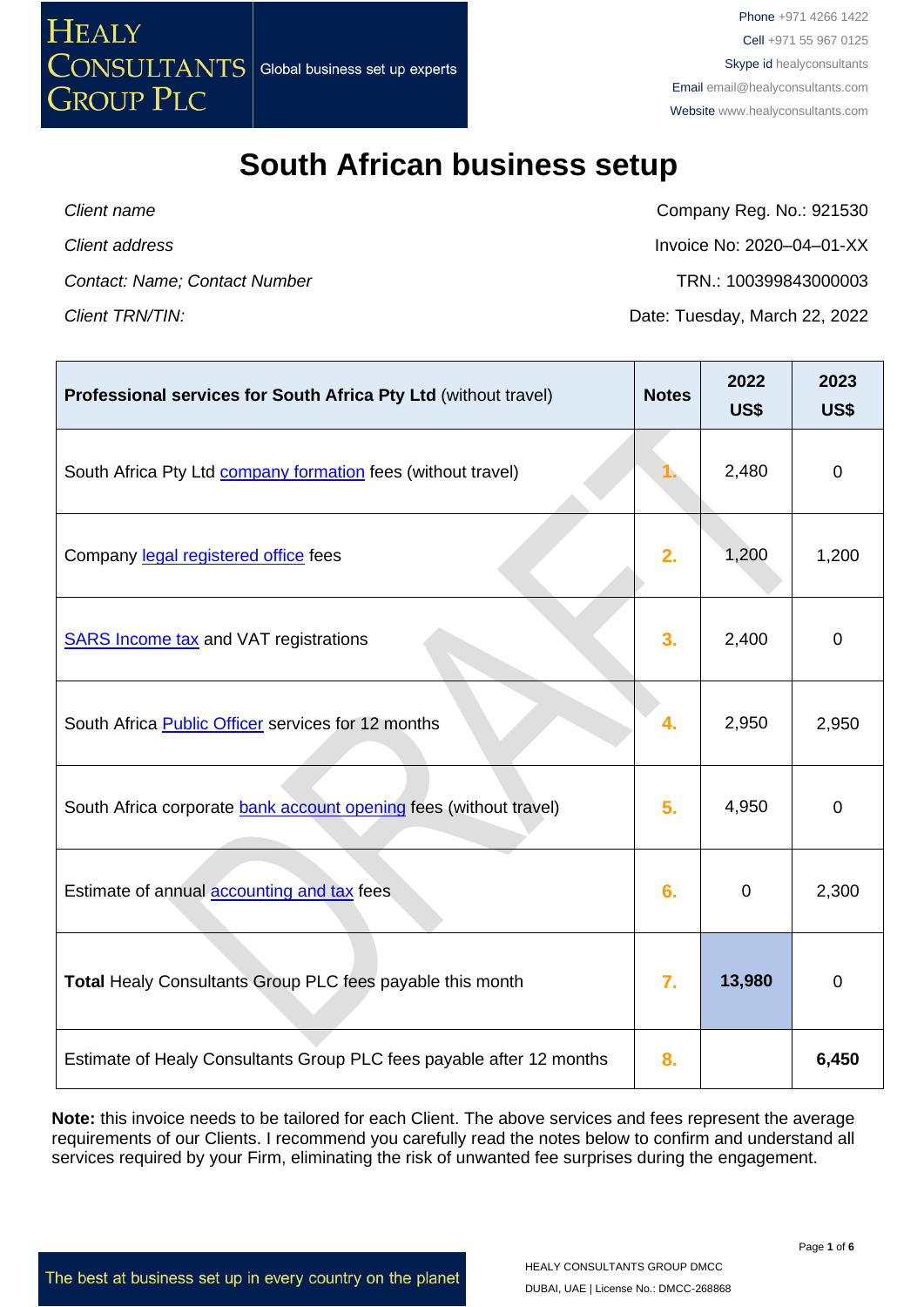

### **Notes to invoice above**

**1.** Healy Consultants Group PLC's fees to efficiently and effectively complete South African company registration within [2 weeks.](http://www.healyconsultants.com/south-africa-company-registration/fees-timelines/#timelines) These fees include, **i)** reserving a company name with the [Companies and](http://www.cipc.co.za/)  [Intellectual Property Commission \(CIPC\),](http://www.cipc.co.za/) **ii)** preparation of company incorporation application forms (CoR 14.1 and Cor 15.1B), **iii)** selection and preparation of public officer appointment documents, **iv)** settlement of our accountant and lawyer fees and **v)** submission of complete company incorporation application to the [CIPC;](http://www.cipc.co.za/)

All [engagement fees](http://www.healyconsultants.com/company-registration-fees/) (click link) are agreed and paid up front and agree to the fees published on our country web pages. Consequently, there are no hidden fees, surprises or ambushes throughout the engagement. All engagement deadlines are agreed up front in the form of a detailed [project plan,](https://www.healyconsultants.com/example-detailed-project-plan/) mapping out [deliverables](http://www.healyconsultants.com/deliverables-to-our-clients/) by week throughout the engagement term;



Every week during the engagement, Healy Consultants Group PLC will email our Client a [detailed](http://www.healyconsultants.com/index-important-links/weekly-engagement-status-email/)  [status update.](http://www.healyconsultants.com/index-important-links/weekly-engagement-status-email/) Our Client is immediately informed of engagement problems together with solutions. Your dedicated engagement manager is reachable by phone, WhatsApp, Skype, live chat and email and will communicate in your preferred language;

- **2.** The [South African Companies Act](https://www.gov.za/sites/default/files/gcis_document/201409/321214210.pdf) stipulates each South African entity must maintain a legal registered office in South Africa, to which all official government communications and notices may be addressed. To comply with this statutory requirement, Healy Consultants Group PLC's South African office will be the registered address for your local entity. Thereafter, this address will be used to receive Government correspondence including **i)** annual tax returns, **ii)** bank statements and **iii)** any other Government communications. Our Client can place Healy Consultants Group PLC's South African office address [\(click link\)](https://www.healyconsultants.com/contact-us-back/global-offices/) on invoices, contracts, websites and business cards;
- **3.** In accordance with South African law and during company incorporation, each South African company must register for corporate income tax and e-filing with **South African Revenue Service (SARS)**.

VAT registration is compulsory if the expected turnover of the company in 12 months will exceed ZAR1 million (US\$68,965 approx.). Companies can opt to voluntarily register for VAT if they can prove their business will receive an income of at least ZAR50,000 (US\$3,448) within 3 months;

Depending on turnover, VAT return filings must either be submitted every month, bi-monthly, quarterly, or bi-annually. If required, Healy Consultants Group PLC can register our Client's South African company for VAT.

Our onetime fee to complete these registrations for our Client amounts to US\$2,400. These registrations are expected to be completed within 3 months;

In accordance to [South African Companies Act,](https://www.gov.za/sites/default/files/gcis_document/201409/321214210.pdf) every South African company must appoint a [public](https://www.moore-southafrica.com/services/business-services/business-outsourcing/company-formation-secretarial/public-officer)  [officer.](https://www.moore-southafrica.com/services/business-services/business-outsourcing/company-formation-secretarial/public-officer) The public officer must be a tax resident individual and his annual responsibilities include ensuring the company submits **i)** annual tax returns, **ii)** provisional tax returns, **iii)** employees monthly tax declarations and **iv)** employees annual tax declarations.

In the long term, most of our clients appoint one of their local staff members as public officer. In the short term until they can legally conduct business in South Africa, our multi-national Clients' appoint Healy Consultants Group PLC as their public officer;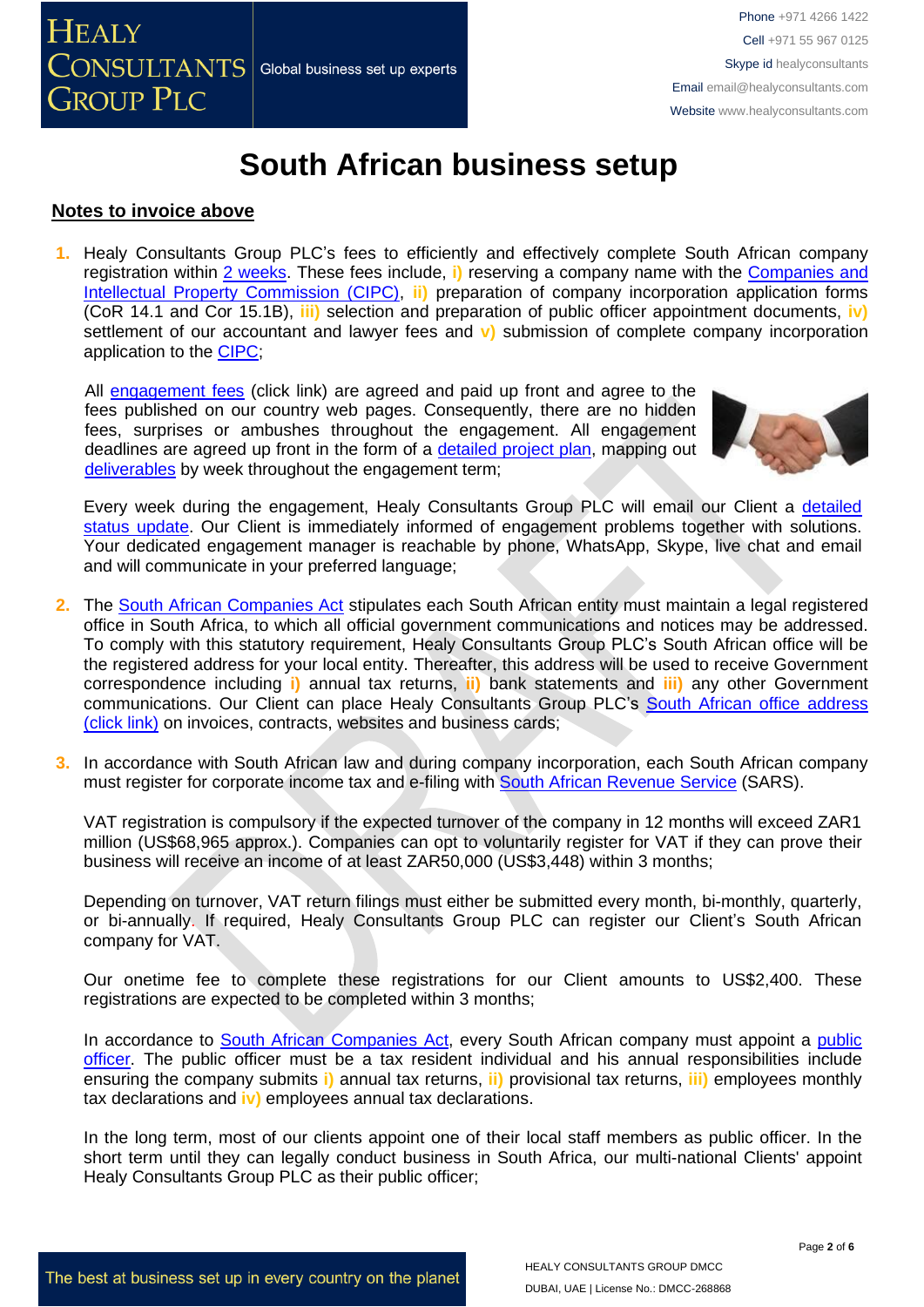**4.** Over the coming months, Healy Consultants Group PLC will secure multi-currency corporate bank account numbers for our Client's South African company. From the moment a complete quality corporate bank account opening application is submitted to the South African banks, it will take on average *two months* to secure corporate bank account numbers. In most cases, we can secure corporate bank account numbers without our Client's travel to South Africa. When travel is [unavoidable,](https://www.healyconsultants.com/international-banking/corporate-accounts/meet-bank-officer/) we will refund you US\$950.

This is the most challenging part of the engagement. Consequently, we apply our quaranteed bank account [approval or your Money Back](https://www.healyconsultants.com/corporate-banking-services/guaranteed-corporate-bank-account-approvals/) policy. To maximize the probability of successful multi-currency corporate bank account approvals, Healy Consultants Group PLC will:

- prepare a quality business plan, including expected inflow and outflow of funds for the first 12 months;
- contact multiple banks to secure their written confirmation, welcoming a formal application from our Client's business;
- weekly negotiate and aggressively follow up with the bank relationship managers to ensure a timely corporate bank account approval.

To minimize engagement surprises and align all parties' expectations, I recommend you read this web [page,](https://www.healyconsultants.com/multi-currency-corporate-bank-account/) specially the due diligence documentation section;

**5.** For an active trading company, these [accounting and tax](http://www.healyconsultants.com/south-africa-company-registration/accounting-legal/) fees are an estimate of Healy Consultants Group PLC fees to efficiently and effectively discharge your annual company accounting and tax obligations. Following receipt of a set of draft accounting numbers from your company, Healy Consultants Group PLC will more accurately advise accounting and tax fees. For a dormant company, Healy Consultants Group PLC fees are only US\$950;



- **6.** All fees quoted in this invoice correspond to fees quoted [on Healy Consultants Group PLC'](http://www.healyconsultants.com/company-registration-fees/) website. Please review this invoice carefully to identify errors. During the rush of the business day, it is possible that Healy Consultants Group PLC inadvertently made fee calculation errors, typing errors or omitted services or omitted historic fee payments from Clients. In the unfortunate event you identify invoice errors, please revert to me directly re the same. I apologize in advance if I or my staff made invoice errors;
- **7.** Assuming our Clients re-engage Healy Consultants Group PLC in year 2, this fee is an estimate of the fees payable next year, 12 months after the date of company registration;
- 8. The fees quoted in this invoice are a prediction of the fees required to efficiently and effectively complete this engagement in a timely manner. If during the engagement Healy Consultants Group PLC realizes that the project is more complex than anticipated, requiring a large additional investment of time, my Firm will revert to request additional fees. If Healy Consultants Group PLC completes the engagement faster and more easily than expected, Healy Consultants Group PLC is happy to refund some fees to our Client;
- **9.** Engage Healy Consultants Group PLC to [project manage](http://www.healyconsultants.com/project-manage-engagements/) business set up in every country on the planet. We are the [best in the world](http://www.healyconsultants.com/best-in-the-world/) at what we do, timely completing the A to  $Z$  of every country engagement;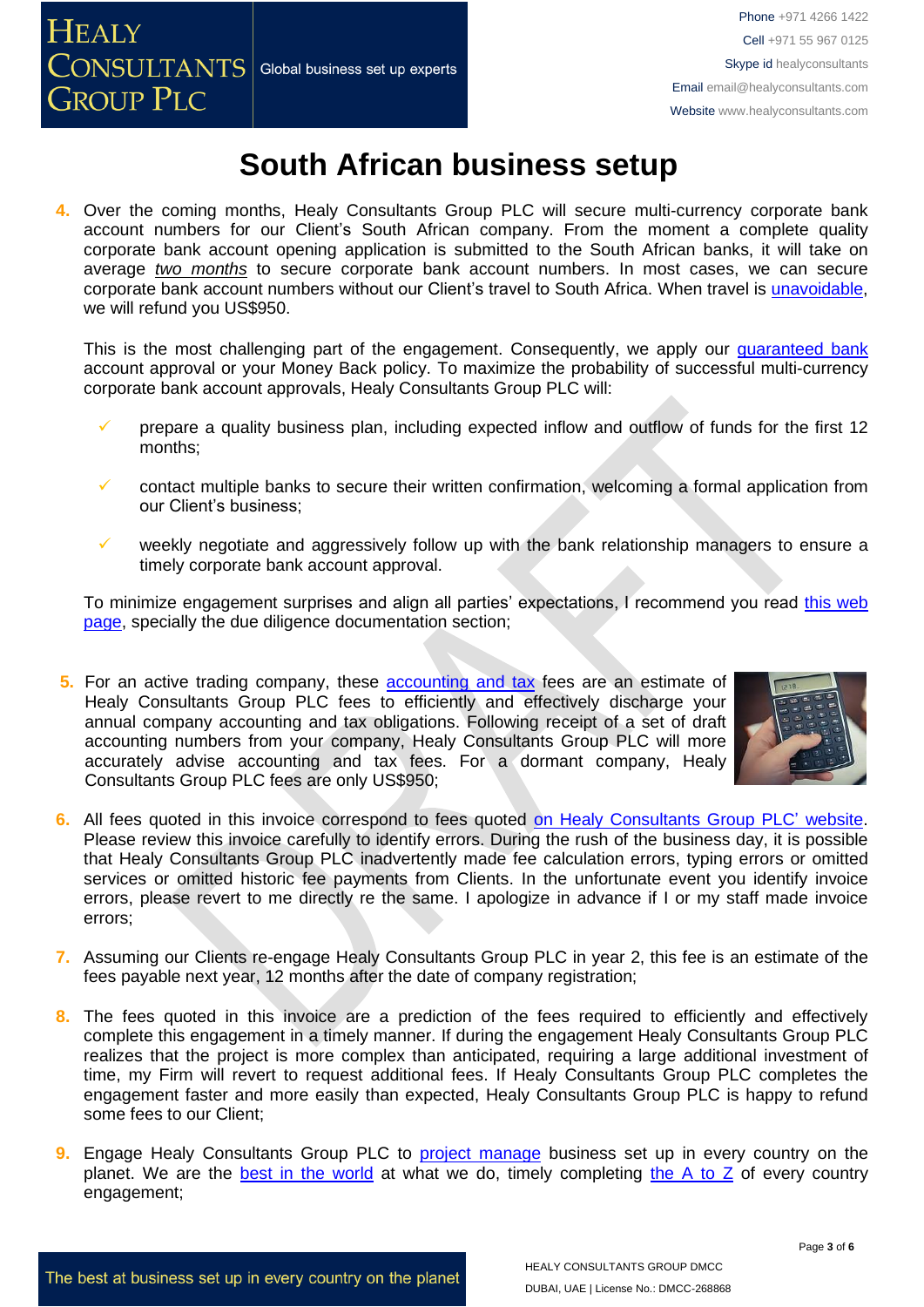**HEALY CONSULTANTS** Global business set up experts **GROUP PLC** 

## **South African business setup**

**10.**If our Client and Healy Consultants Group PLC properly plan this engagement, our Clients will *not* have to travel during this engagement. Healy Consultants Group PLC will efficiently and effectively complete company registration and corporate bank account opening in a timely manner without our Client's presence. Instead, our Client will need to **i)** sign and get documents legalized in the embassy in their country of origin and **ii)** courier the originals to Healy Consultants Group PLC's office.



- **11.** Occasionally, multi-national Clients' require professional passive nominee resident director and shareholder services (click link). Our fee for a professional passive nominee corporate shareholder amounts to US\$ 4,100 per annum. Our fee to be both nominee director and shareholder amounts to US\$ 9,600 per annum. Being the shareholders and sole director of a Client's company exposes Healy Consultants Group PLC to reputation, litigation and financial risk;
- **12.**In accordance with the [South African Companies Act,](https://www.gov.za/sites/default/files/gcis_document/201409/321214210.pdf) before a South African entity hires its first local employee it must first register for [Pay As You Earn \(PAYE\),](https://www.sars.gov.za/types-of-tax/pay-as-you-earn/) [Unemployment Insurance Fund \(UIF\)](https://www.sars.gov.za/types-of-tax/unemployment-insurance-fund/) and [Workman's Compensation.](http://www.treasury.gov.za/publications/other/ssrr/Session%20One%20Papers/Compensation%20Fund%20Project%202nd%20draft.pdf) [Skills Development Levy \(SDL\)](https://www.sars.gov.za/types-of-tax/skills-development-levy/#:~:text=What%20is%20SDL%3F,and%20improve%20skills%20of%20employees.) applies when total payroll costs exceed ZAR500,000 (US\$34,485) in 1 year. If required, Healy Consultants Group PLC will register our Client's South African company for PAYE, UIF, Workmans Compensation and SDL.

Our one-time fee to complete these payroll registrations is US\$3,450 because it is a challenging and time-consuming task communicating with the South African [Department of Labour;](https://www.labour.gov.za/) which is a very inefficient and slow government department. Consequently, this process can take up to 5 months to complete. To secure faster payroll registrations, we recommend our Client appoint a South African [resident director;](https://www.healyconsultants.com/corporate-advisory-services/nominee-shareholders-directors/resident-director-services/)

- **13.** Monthly, quarterly and mid-year Government tax obligations include payroll reporting, VAT and corporate tax return filings. In the short term, multi-national Clients' appoint Healy Consultants Group PLC in-house Accounting and Tax Department to timely accurately and completely discharge their statutory reporting obligations. An estimate of our monthly fee is US\$740. Healy Consultants Group PLC's monthly support will include **i)** receive in Dropbox, the monthly invoices from our client, **ii)** label monthly bank statement transactions, **iii)** preparation and submission of VAT returns and **iv)** submission of monthly employee payroll reporting;
- **14.** Depending on our Client's business activity, the South African Government may require your Firm to secure a special regulatory license. Healy Consultants Group PLC will assist our Client secure license approvals. Additional fees apply;
- 15. Some of our Clients engage Healy Consultants Group PLC to [recruit \(click link\)](http://www.healyconsultants.com/corporate-outsourcing-services/how-we-help-our-clients-recruit-quality-employees/) local employees. We have a lot of experience in this area and we are quite skilled at securing quality candidates for our Clients;
- **16.** If required, Healy Consultants Group PLC will be pleased to assist your firm secure [employee visa](http://www.healyconsultants.com/south-africa-company-registration/employment-visas/) approvals. Our fee is US\$4,950 for the first employee and US\$3,950 per employee thereafter. On average a work visa's processing time will be 8 weeks. Our employee visa fees includes **i)** preparation of a quality visa application, **ii)** submission to the correct Government immigration officers and **iii)** having relevant qualifications approved by the **SAQA**, if required. The Government enjoys ultimate power of approval of visa applications. Consequently, guaranteed success is outside of Healy Consultants Group PLC's control. What is inside our control is the preparation and submission of a high quality immigration visa application that maximizes the likelihood of visa approval;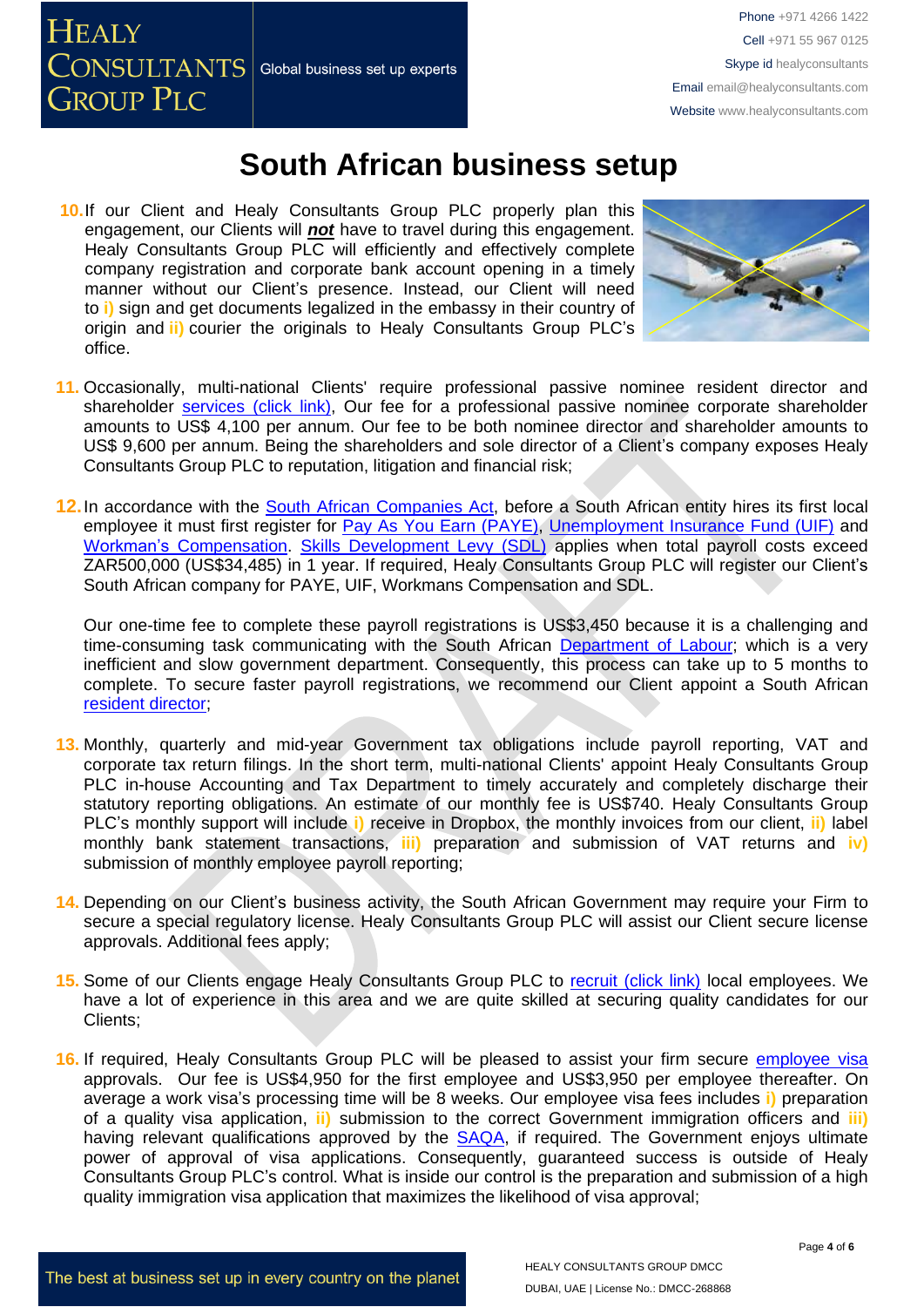**17.** During the engagement, shareholders and directors' documents may need to be translated into the local language before the Government and Bank approves company registration and corporate bank account opening, respectively. Consequently, our Client should budget for possible additional translations and attestation fees. Either our Client or Healy Consultants Group PLC can complete this administrative task.

As always, Healy Consultants Group PLC will negotiate with all third parties to eliminate or reduce additional engagement costs. For transparency purposes, all third-party fee payments will be supported by original receipts and invoices. Examples of possible third-party payments include **i)** embassy fees, **ii)** notary public costs and **iii)** official translator fees;

- 18. In accordance with the **South African Companies Act**, there are no minimum share capital requirements for a South African proprietary limited company;
- **19.** It is important our Clients are aware of their personal and corporate tax obligations in their country of residence and domicile. Let us know if you need Healy Consultants Group PLC to help you clarify your local and international annual tax reporting obligations;
- **20.** During the course of your engagement, multiple couriers will be sent to **i)** Governments and banks **ii)**  lawyers and accountants and **iii)** to our Client. Average total engagement courier fees approximate US\$150 and it is fair and reasonable we ask our multi-national Clients for these third-party costs. As always, courier fee payments will be supported by original receipts and invoices. Following engagement completion, Healy Consultants Group PLC will refund our Client any excess of funds received over actual courier costs paid during the engagement. Thanking you for your understanding;
- **21.** Some of our Clients require an [immediate country](http://www.healyconsultants.com/turnkey-solutions/) solution. With this strategy, if available, within one week Healy Consultants Group PLC can supply our Client **i)** an existing dormant South Africa company number and **ii)** an already approved South Africa corporate bank account number and **iii)** a business address. Turnkey solutions are attractive to those entrepreneurs who wish to immediately close a country deal, sign a contract or invoice a customer;
- **22.** Some of our Clients request Healy Consultants Group PLC to provide temporary shared office [space](http://www.healyconsultants.com/virtual-office/) for 6 months until their preferred business premises is found. If your Firm requires this service, our onetime finder's fee is US\$950. Monthly rental thereafter is paid directly to the landlord, independently of Healy Consultants Group PLC;
- **23.** As stipulated on our [business website](https://www.healyconsultants.com/company-formation/formally-engage-healy-consultants/) and in section 3 of our engagement letter, Healy Consultants Group PLC will only commence the engagement following **i)** settlement of our fees and **ii)** completion and signing of our legal engagement letter;
- **24.** Healy Consultants Group PLC will only incorporate your company after 75% of [due diligence](http://www.healyconsultants.com/due-diligence/)  [documentation](http://www.healyconsultants.com/due-diligence/) is received by email. Healy Consultants Group PLC will only open a corporate bank account after 100% of the Client's original due diligence documentation is received;
- 25. During the annual renewal engagement with our Client, our in-house Legal and Compliance [Department \(click link\)](https://www.healyconsultants.com/about-us/key-personnel/) reviews the quality and completeness of our Client file. Consequently, during the renewal, Healy Consultants Group PLC may revert to our Client to ask for more up to date due [diligence documentation;](http://www.healyconsultants.com/due-diligence/)
- **26.** To assist our Clients minimize Forex costs, we offer payment options in SG\$, Euro, Pound, US\$, Bitcoin, Ethereum and Tether (USDT). Kindly let me know in which currency your Firm prefers settling our fees and I will send you an updated invoice, thank you;